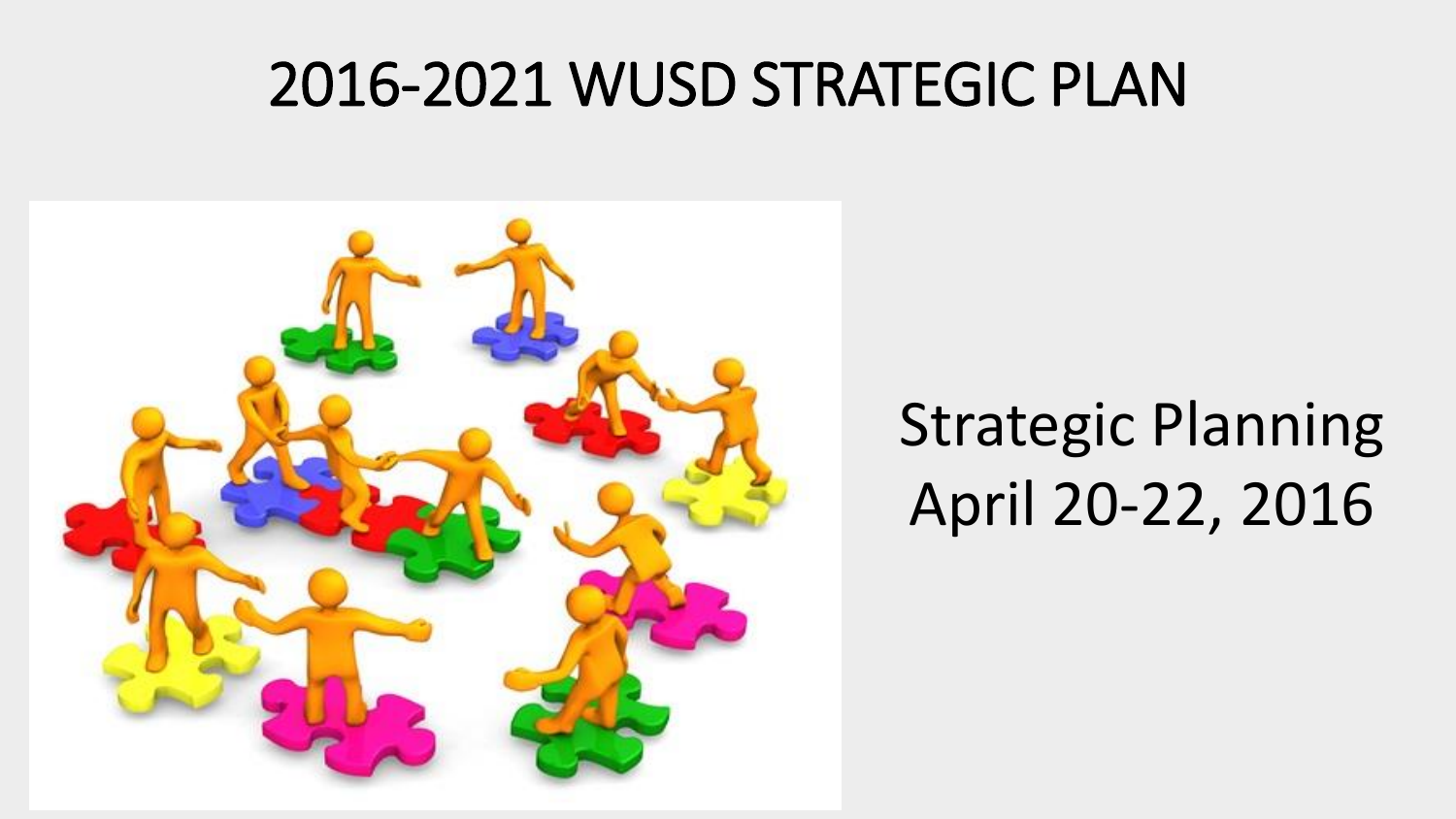## Beliefs *Beliefs*

#### **We believe that**

- **Education is the great equalizer which builds a community of high expectations.**
- ■All individuals require community to thrive and build responsibility through participation **and service.**
- **All individuals have ownership and responsibility for the success of the organization.**
- **Self-empowerment leads to motivation which is a critical component of success.**
- **All individuals are unique with distinct attributes that enrich all lives.**
- **All individuals deserve to be valued and respected.**
- **Self-reflection and personal improvement are essential because change is a condition of life.**
- **Ethical choices are vital for a healthy community.**
- **A purposeful balance of hard work and joy is essential to a healthy life.**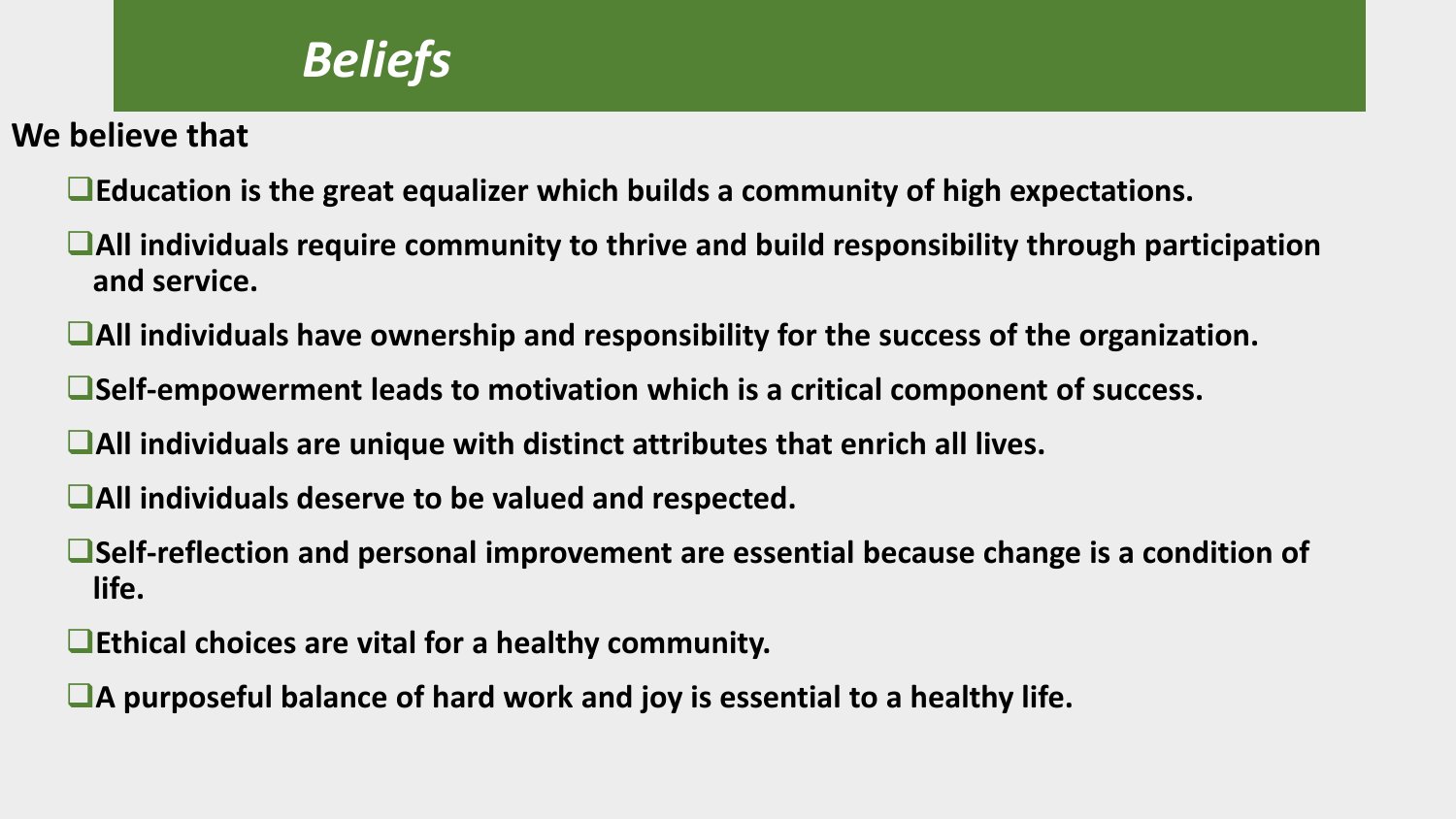#### Mission *Mission*

**The mission of Washington Unified School District,**

**the gateway to extraordinary possibilities,**

**is to challenge and support each student to develop effective critical thinking, problem solving, and communication skills as a life-long learner acting in an ethical manner to serve a broader community**

**through a community of learners characterized by**

- **engaging learning experiences in safe, positive environments;**
- **highly-qualified, reflective and adaptive educators;**
- **a culture of innovation responsive to student needs and aspirations;**
- **a community promoting family involvement, strong partnerships, and school pride.**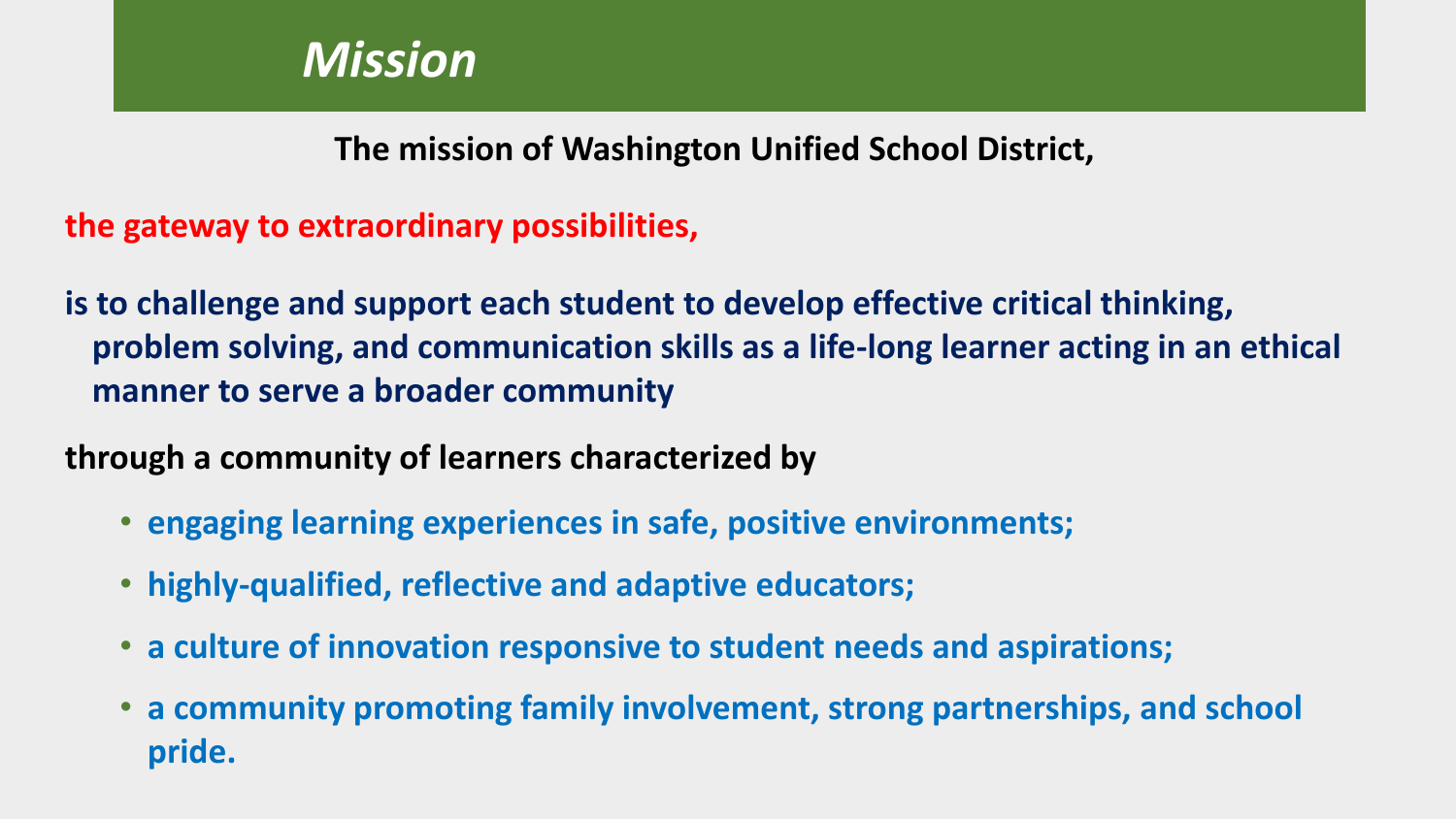#### Strategic Objectives *Strategic Objectives*

- **Each student will develop their unique interests and talents to explore opportunities and solve problems effectively in an ever changing world.**
- **Each student will apply their knowledge and experience as ethical, responsible contributors to their community.**
- **Each student will find joy through their educational experience as they become independent and lifelong learners.**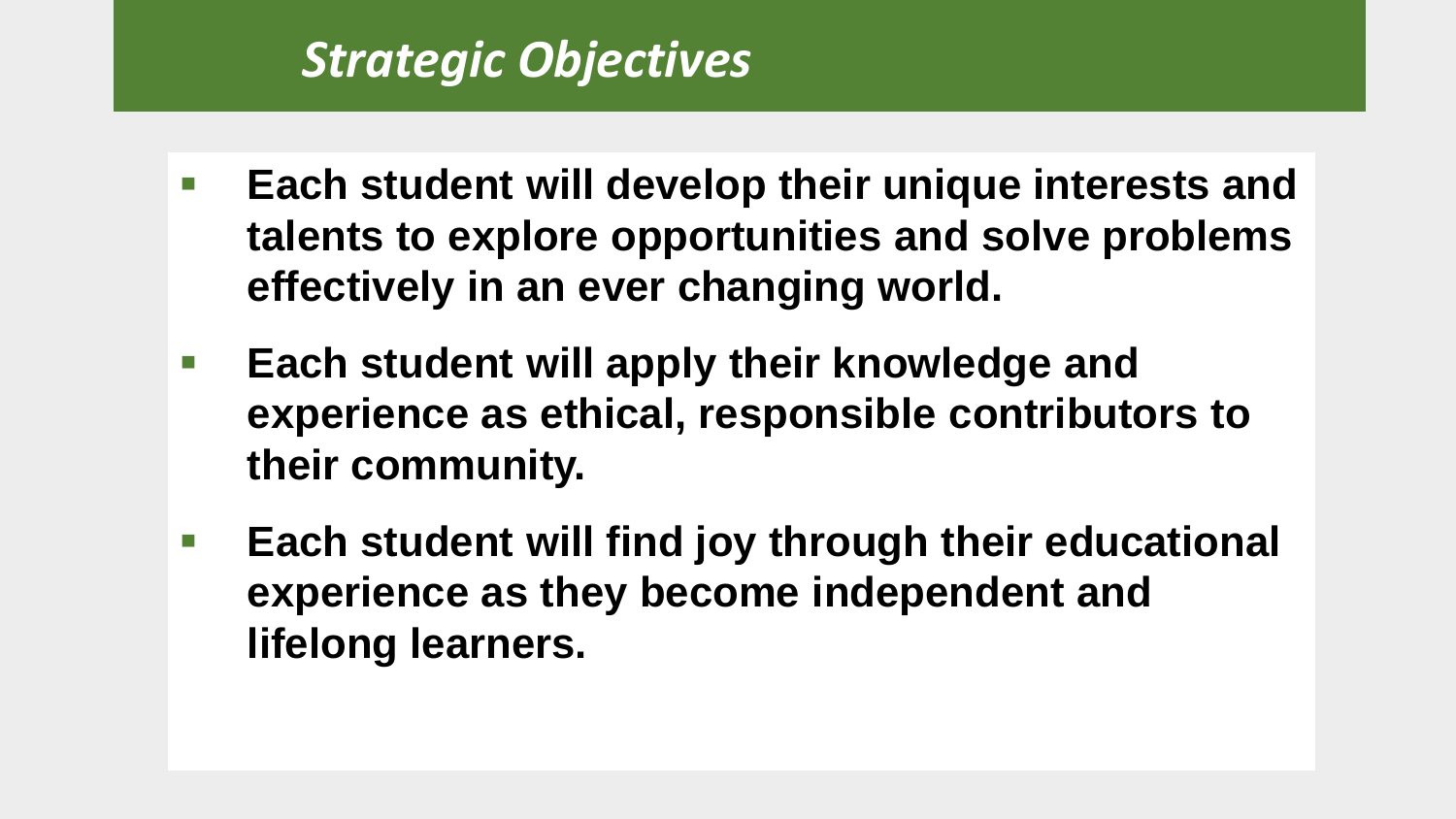### **Strategies**

- **We will create an individualized high-quality educational experience which addresses the unique needs of the whole child, while igniting a passion for learning.**
- We will create a system of professional practice that **incorporates strong collaboration, support, mentorship, development, and training for all educators, that is responsive to our changing community and world.**
- We will unify our community in culturally sensitive ways to **engage all members in the education of our students.**